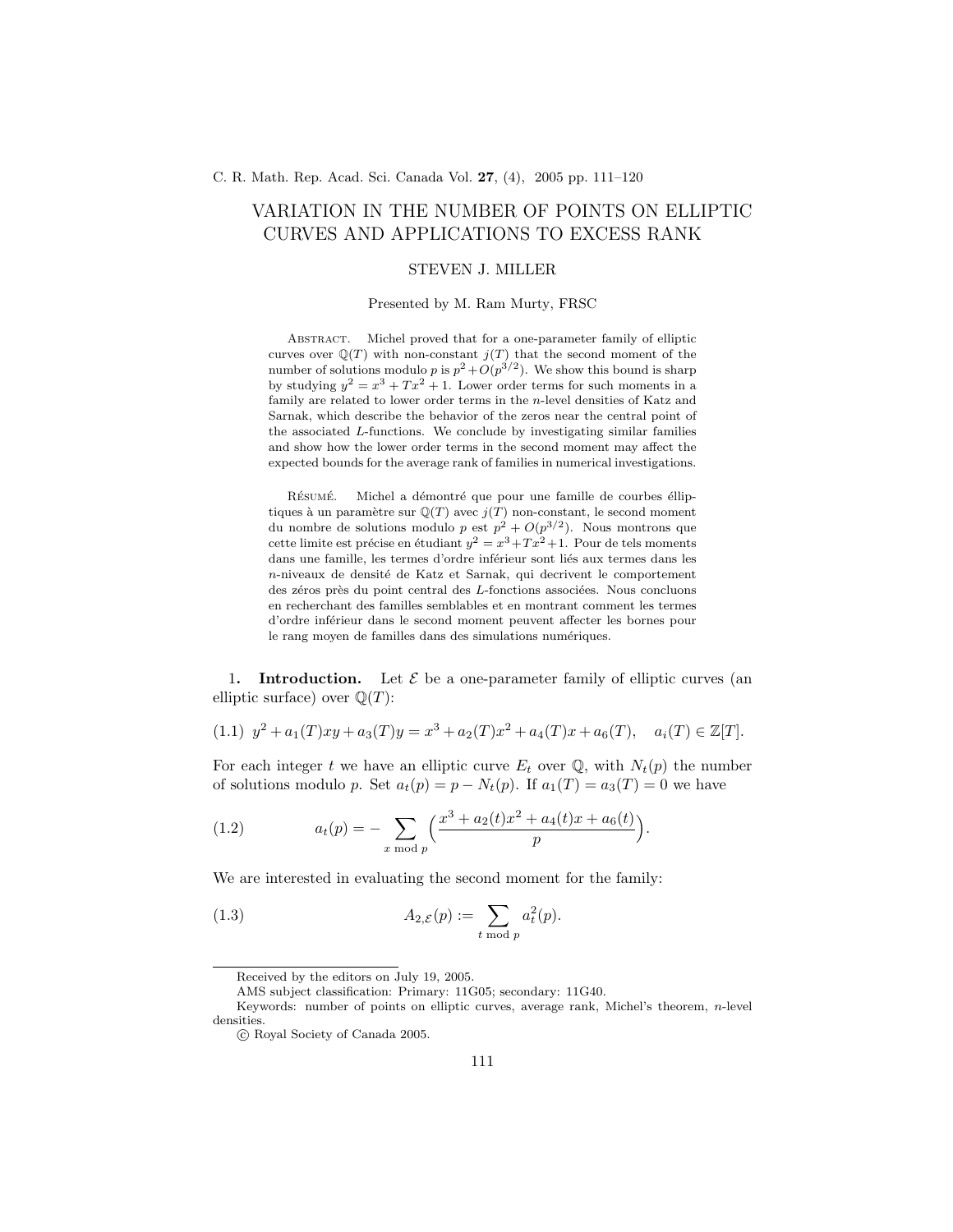For elliptic surfaces with  $j(T)$  non-constant, Michel [18] proves  $A_{2,\mathcal{E}}(p) = p^2 +$  $O(p^{3/2})$  by using the Lefschetz–Groethendieck trace formula. We show his result is sharp by constructing a family where the second moment has a term of size  $p^{3/2}.$ 

Moments of the number of solutions mod p provide enormous amounts of information about the family. Rosen and Silverman [23] prove a conjecture of Nagao (unconditionally for rational elliptic surfaces, conditional on Tate's conjecture in general) that the first moment is related to the rank of the family over  $\mathbb{Q}(T)$ :

(1.4) 
$$
\lim_{X \to \infty} \frac{1}{X} \sum_{p \le X} \frac{\log p}{p} \sum_{t \bmod p} a_t(p) = -\operatorname{rank} \mathcal{E}(\mathbb{Q}(T)).
$$

In  $[1, 19]$  it is shown how to construct families with moderate rank by choosing the  $a_i(T)$  so that the first moment is computable and large.

Another application is in the connections between number theory and random matrix theory [12,13]. In showing the behavior of the low lying zeros (zeros near the central point) of L-functions of a family of elliptic curves agrees with that of eigenvalues near 1 of orthogonal groups, the only inputs are the first and second moment of the number of solutions modulo  $p$ ; to first order all families of elliptic curves with rank r over  $\mathbb{Q}(T)$  agree with the same random matrix ensemble (see [20], though a similar result with a global rather than local rescaling of the zeros is implicit in [26]). An analysis of the lower order terms in the first and second moments leads to breaking this universality; i.e., seeing lower-order family dependent behavior in the low lying zeros. See [19, 29] for more details on family dependent behavior. One application of these correction terms is a refinement on bounding the number of curves in a family with rank above the family rank. While these corrections vanish in the limit of large conductor, they lead to slight modifications of rank bounds for conductors in the range accessible by computers.

In Section 2 we determine the second moment of  $a_t(p)$  for a specific family, showing Michel's result is sharp. In Section 3 we analyze how the lower order terms in Michel's theorem are related to bounds for the average rank of the family.

2. The second moment for  $y^2 = x^3 + Tx^2 + 1$ . We may expand the Legendre symbol  $(\frac{x}{p})$  in  $(1.2)$  by

(2.5) 
$$
\left(\frac{x}{p}\right) = \frac{1}{G_p} \sum_{c=1}^{p-1} \left(\frac{c}{p}\right) \mathbf{e}_p(cx), \quad \mathbf{e}_p(x) = e^{2\pi i x/p}.
$$

Here  $G_p = \sum_{a \bmod p} \left(\frac{a}{p}\right) e_p(a)$  is the Gauss sum, which equals  $\sqrt{p}$  for  $p \equiv 1 \bmod 4$ and  $i\sqrt{p}$  for  $p \equiv 3 \mod 4$ . Using Gauss sums to evaluate Legendre sums is a common technique. For the family  $\mathcal{E} : y^2 = x^3 + Tx^2 + 1$ ,  $j(T) = -\frac{256T^6}{4T^3+2}$  $\frac{4T^3 + 27T^2}{T^2 + 2T^2}$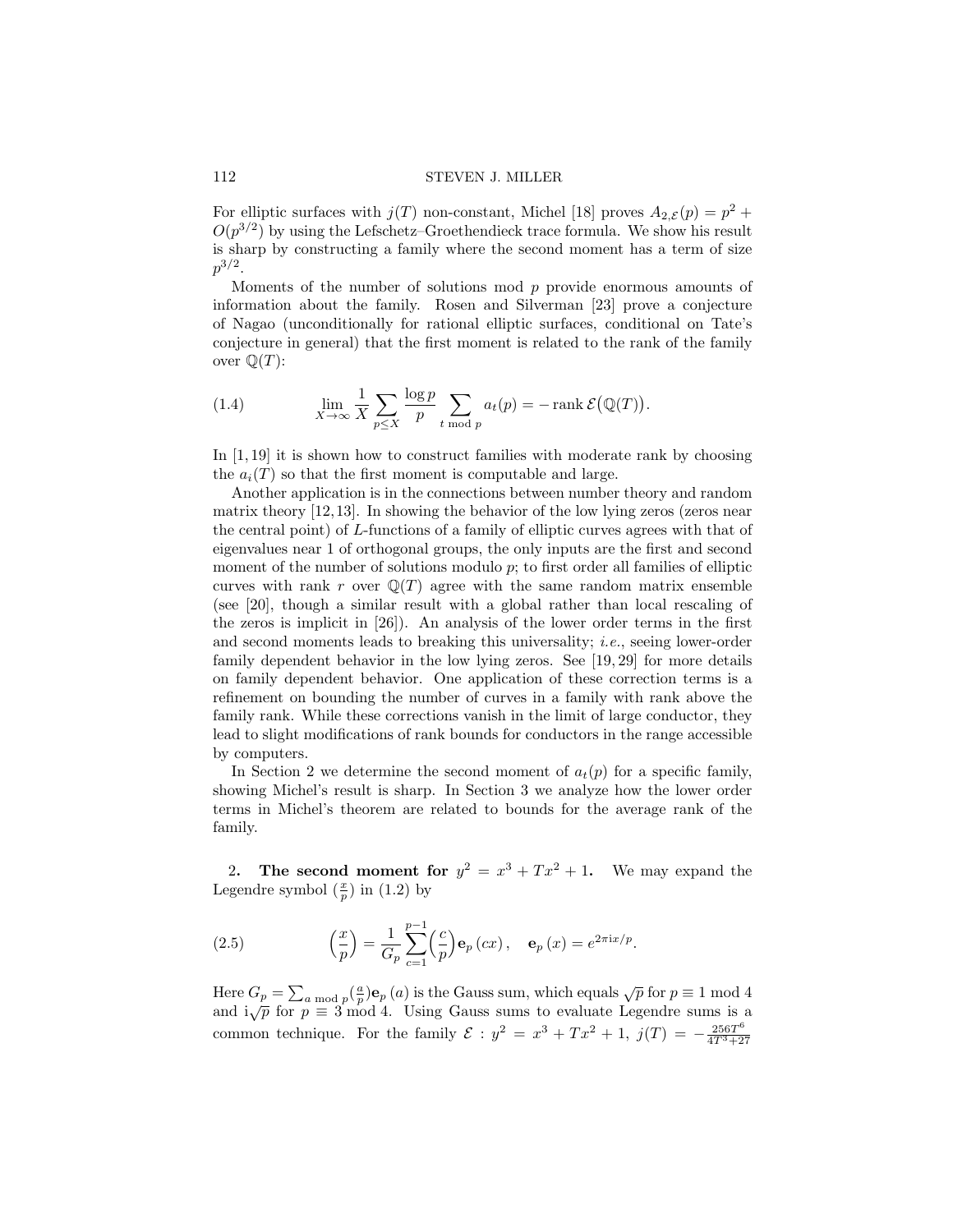and thus by Michel's Theorem  $A_{2,\mathcal{E}}(p) = p^2 + O(p^{3/2})$ . We determine an exact formula for  $A_{2,\mathcal{E}}(p)$ :

THEOREM 2.1. For the one-parameter family  $\mathcal{E}: y^2 = x^3 + Tx^2 + 1$  of rank 1 over  $\mathbb{Q}(T)$ , for  $p > 2$  the second moment of  $a_t(p)$  is

(2.6) 
$$
A_{2,\mathcal{E}}(p) = \sum_{t \bmod p} a_t(p) = p^2 - n_{3,2,p}p - 1 + p \sum_{x \bmod p} \left(\frac{4x^3 + 1}{p}\right),
$$

where  $n_{3,2,p}$  denotes the number of cube roots of 2 modulo p. For any  $[a, b] \subset$  $(-2, 2)$  there are infinitely many primes  $p \equiv 1 \mod 3$  such that

(2.7) 
$$
A_{2,\mathcal{E}}(p) - (p^2 - n_{3,2,p}p - 1) \in [a \cdot p^{3/2}, b \cdot p^{3/2}].
$$

PROOF. Combining  $(1.2)$  and  $(2.5)$  yields

$$
(2.8)
$$

$$
A_{2,\mathcal{E}}(p) = \sum_{t \bmod p} \sum_{x \bmod p} \sum_{y \bmod p} \left(\frac{x^3 + 1 + x^2t}{p}\right) \left(\frac{y^3 + 1 + y^2t}{p}\right)
$$
  
= 
$$
\sum_{x,y \bmod p} \sum_{c,d=1}^{p-1} \frac{1}{p} \left(\frac{cd}{p}\right) \mathbf{e}_p \left(c(x^3 + 1) - d(y^3 + 1)\right)
$$
  

$$
\times \sum_{t \bmod p} \mathbf{e}_p \left((cx^2 - dy^2)t\right);
$$

above we used the complex conjugate of (2.5) in expanding  $(\frac{y^3+1+y^2t}{p})$ . The two Gauss sum expansions give  $(G_p \overline{G_p})^{-1} = 1/p$ . We set  $g(x, y) = (x - y)(x^2y^2 - y^2)$  $(x+y)$ .

Note c and d are invertible modulo  $p$  in (2.8). If the numerator in the  $t$ exponential is non-zero, the  $t$ -sum vanishes. Thus it suffices to study  $(2.8)$  for  $cx^2 \equiv dy^2 \mod p$ . If exactly one of x and y vanishes, then  $cx^2 \not\equiv dy^2 \mod p$ . Hence  $x$  and  $y$  are both zero or non-zero. If both are zero the  $t$ -sum gives  $p$ , the c-sum gives  $G_p$ , the d-sum gives  $\overline{G}_p$ , for a total contribution of p. If x and y are non-zero then we must have  $d \equiv cx^2y^{-2} \mod p$ . The t-sum gives p. Thus (2.8) is

$$
(2.9) \quad A_{2,\mathcal{E}}(p) = p + \sum_{x,y=1}^{p-1} \sum_{c=1}^{p-1} \frac{1}{p} \left(\frac{x^2 y^2}{p}\right) \mathbf{e}_p \left(c y^{-2} (x^3 y^2 + y^2 - x^2 y^3 - x^2)\right) p
$$
\n
$$
= p + \sum_{x,y=1}^{p-1} \sum_{c=1}^{p-1} \mathbf{e}_p \left(c y^{-2} (x - y) (x^2 y^2 - (x + y))\right)
$$
\n
$$
= p + \sum_{x,y=1}^{p-1} \sum_{c=0}^{p-1} \mathbf{e}_p \left(c y^{-2} g(x,y)\right) - (p - 1)^2
$$
\n
$$
= p \cdot \# \{x, y \neq 0 \text{ mod } p : g(x,y) \equiv 0 \text{ mod } p\} + p - (p - 1)^2,
$$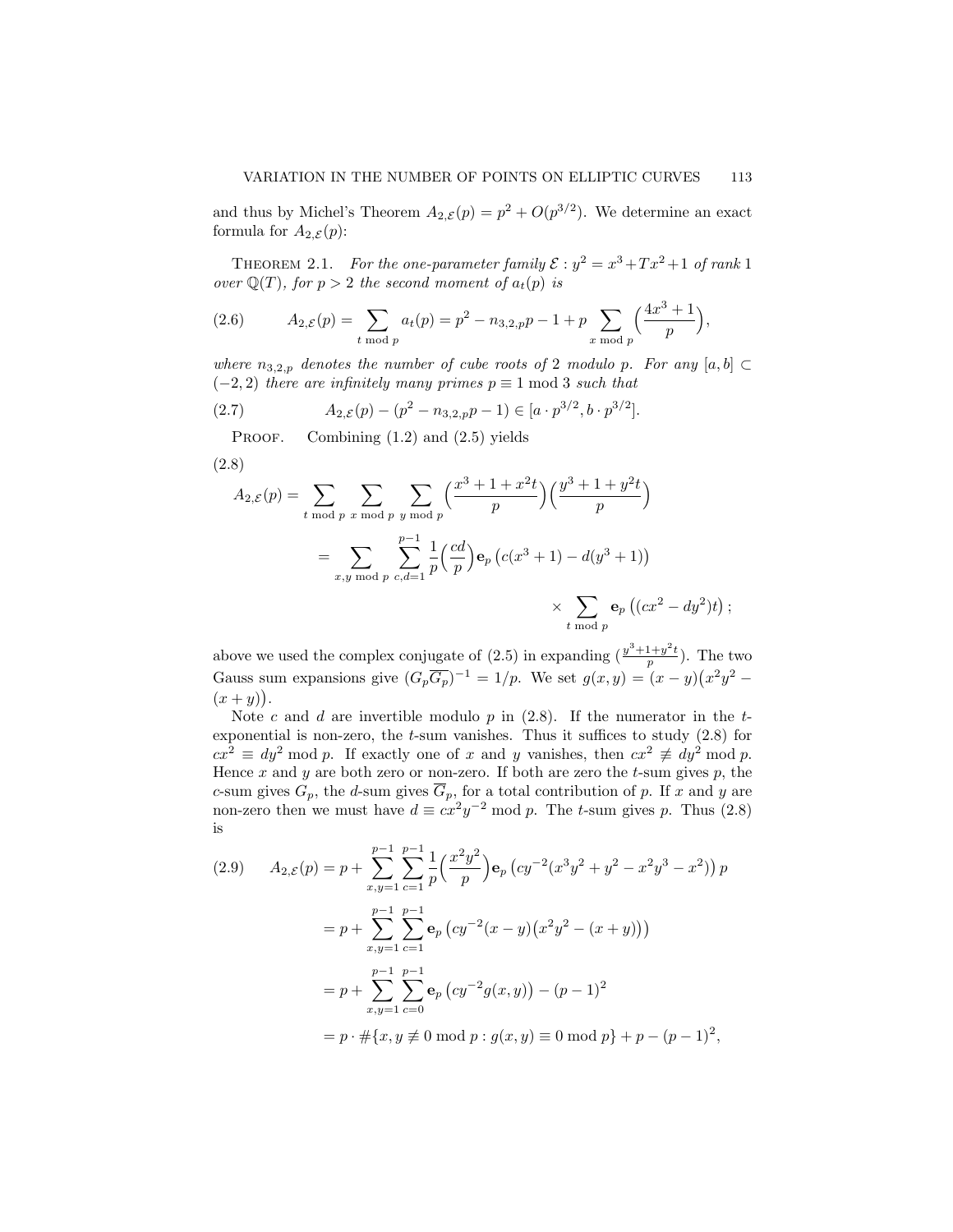where the last equality follows from if  $g(x, y) \equiv 0 \text{ mod } p$  then the c-sum is p and otherwise it is 0. We must count how often  $g(x, y) \equiv 0 \text{ mod } p$  for x, y non-zero.

Whenever  $x = y$  then  $g(x, y) \equiv 0 \mod p$ ; therefore there are  $p - 1$  solutions from  $x = y$ . Consider now  $x^2y^2 \equiv x + y \mod p$ , which we may rewrite as a quadratic in y:  $x^2y^2 - y - x \equiv 0 \mod p$ ; the discriminant is  $4x^3 + 1$ . By the Quadratic Formula modulo p (recall p is odd), if  $\left(\frac{4x^3+1}{p}\right) = 1$  (respectively,  $-1$  or 0), then there are two (respectively, none or one) solutions to  $x^2y^2$  ≡  $x + y \mod p$ . Recall neither x nor y is allowed to be zero. If  $y = 0$  then  $x^2y^2 \equiv x+y \mod p$  reduces to  $x=0$ . Hence our solutions have  $x, y \not\equiv 0 \mod p$ , and for a non-zero x the number of non-zero y with  $x^2y^2 \equiv x + y \mod p$  is  $1 + (\frac{4x^3+1}{p})$ . Thus the number of non-zero pairs with  $x^2y^2 \equiv x+y \mod p$  is

(2.10) 
$$
\sum_{x=1}^{p-1} \left( 1 + \left( \frac{4x^3+1}{p} \right) \right) = p - 1 + \sum_{x \bmod p} \left( \frac{4x^3+1}{p} \right) - 1.
$$

We must be careful about double counting solutions. If  $x - y \equiv 0 \mod p$  and  $x^2y^2 \equiv x + y \mod p$ , then  $x^4 \equiv 2x \mod p$ . As  $x \not\equiv 0 \mod p$ , we obtain  $x^3 \equiv$ 2 mod p. We have double counted all pairs  $(x, x)$  with x a cube root of 2 modulo p. Let  $n_{3,2,p}$  denote the number of cube roots of 2 modulo p;  $|n_{3,2,p}| \leq 3$ . We have shown

(2.11) 
$$
\#\{x, y \in \{1, ..., p-1\} : g(x, y) \equiv 0 \mod p\}
$$

$$
= (p-1) + \left(p - 1 + \sum_{x \mod p} \left(\frac{4x^3 + 1}{p}\right) - 1\right) - n_{3,2,p}
$$

$$
= 2p - 3 - n_{3,2,p} + \sum_{x \mod p} \left(\frac{4x^3 + 1}{p}\right).
$$

Thus (2.9) becomes

(2.12) 
$$
A_{2,\mathcal{E}}(p) = p\left(2p - 3 - n_{3,2,p} + \sum_{x \bmod p} \left(\frac{4x^3 + 1}{p}\right)\right) + p - (p - 1)^2
$$

$$
= p^2 - n_{3,2,p}p - 1 + p \sum_{x \bmod p} \left(\frac{4x^3 + 1}{p}\right).
$$

To complete the analysis, we need to determine the size of  $\sum_{x \bmod p} \left(\frac{4x^3+1}{p}\right)$ . Note this is the number of solutions modulo p to the elliptic curve  $y^2 = 4x^3 + 1$ , and this curve is equivalent to E:  $y^2 = x^3 + 16$ . This curve has analytic rank 0, as can be seen from  $L(E, 1) \sim .5968$ . It has complex multiplication, and for  $p \equiv 2 \mod 3$ ,  $a_E(p) = 0$ . Write  $a_E(p) = 2\sqrt{p} \cos \theta_{E,p}$ . As E has complex multiplication, for  $p \equiv 1 \mod 3$  the distribution of the angles  $\theta_{E,p}$  is known; all we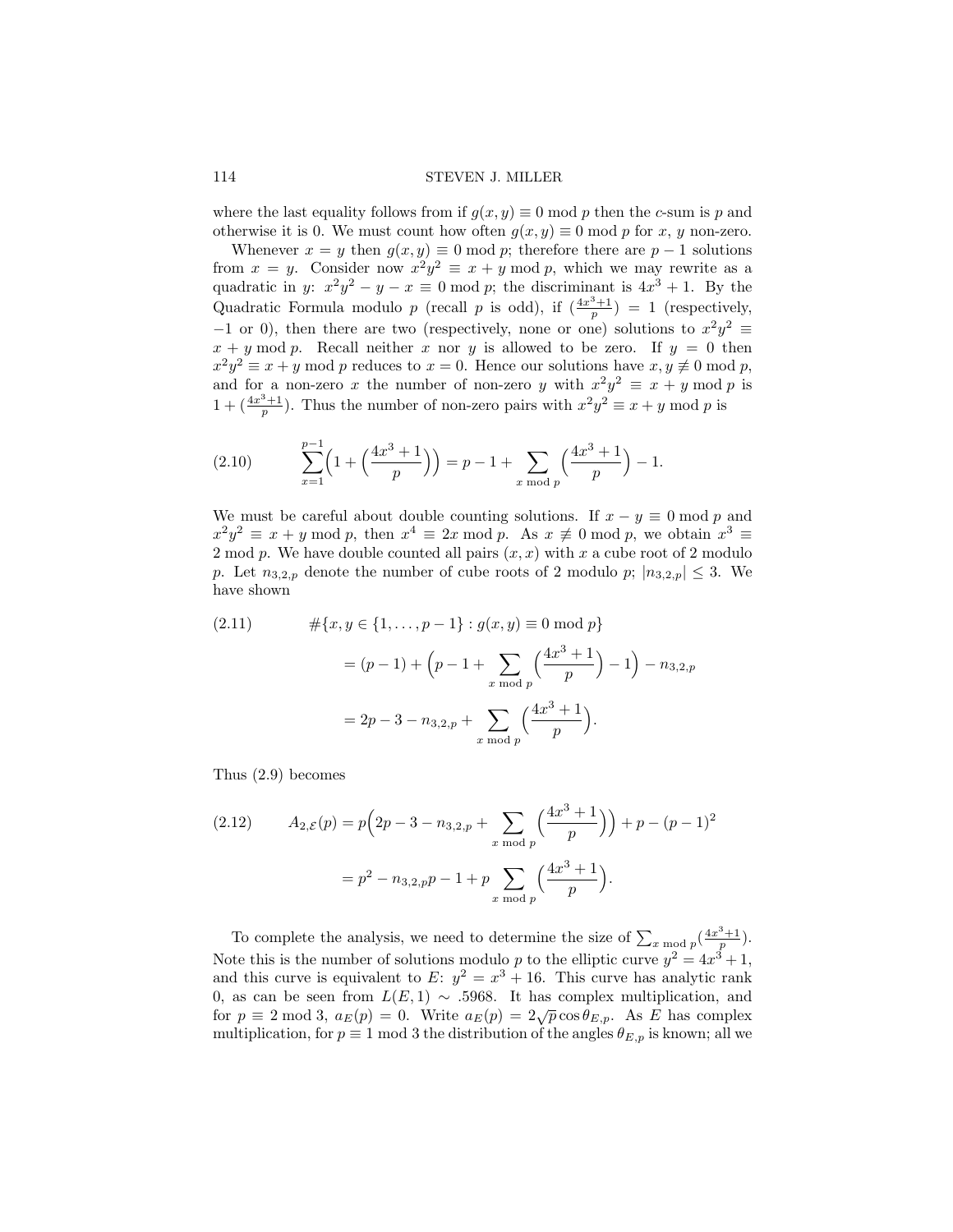need is that for any  $[\Theta, \Theta'] \subset [0, \pi]$ , a positive percent of the time  $\theta_{E,p} \in [\Theta, \Theta']$ . This implies that a typical  $a_E(p)$  is of size  $\sqrt{p}$  if  $p \equiv 1 \mod 3$ , and hence for any  $[a, b] \subset [-2, 2]$  we can find infinitely many primes p with  $A_{2,\mathcal{E}}(p) - (p^2 - n_{3,2,p}p -$ 1)  $\in [a \cdot p^{3/2}, b \cdot p^{3/2}].$ 

Note that if  $p \equiv 2 \mod 3$ , as  $x \mapsto x^3 \mod p$  is an automorphism then  $n_{3,2,p} = 1$ and  $a_E(p) = 1$ . Thus, at least half the time,  $A_{2,\mathcal{E}}(p) = p^2 - p - 1$ .

REMARK 2.2. A few words should be said about how we cooked up this family. If instead of  $y^2 = x^3 + Tx^2 + 1$  we had  $y^2 = x^3 + Tx + 1$ , we would have found the condition  $d \equiv cxy^{-1} \mod p$ . As we have  $(\frac{cd}{p})$  this would lead to  $\left(\frac{c^2}{n}\right)$  $\frac{p^2}{p}$ )( $\frac{xy}{p}$ ) times a similar c-exponential. It would not suffice to determine how often a similar  $g(x, y)$  vanished; we would need to know the value of  $(\frac{xy}{p})$ . Our analysis was greatly aided by the presence of  $\left(\frac{x^2y^2}{n}\right)^2$  $\frac{y}{p}$ ). We also want to change the order of summation and do the t-sum first, which basically forces our family to be at most quadratic in t, and such that  $g(x, y)$  factors easily. Instead of expanding by using Gauss sums, we could write the product of Legendre symbols  $(2.8)$  as the Legendre symbol of  $h(x, y, t)$ , where h is quadratic in t with leading term  $x^2y^2t^2$ . We execute the t-sum first. Quadratic Legendre sums are easily determined; what matters is the discriminant modulo  $p$ . After some algebra we find the discriminant is  $g(x, y)^2$  (with  $g(x, y)$  as before), and then the argument proceeds identically. See [1,19] for more on determining tractable families where the summation can be done in closed form. These families will be quadratic in t, although not necessarily in Weierstrass form.

3. Other families and applications to excess rank. We give some additional examples of families where the first and second moments can be determined exactly; see [19] for the calculations. Recall  $n_{3,2,p}$  denotes the number of cube roots of 2 modulo p, and set  $c_0(p) = \left(\frac{-3}{p}\right) + \left(\frac{3}{p}\right), c_1(p) = \left[\sum_{x \mod p} \left(\frac{x^3 - x}{p}\right)\right]^2$ and  $c_{3/2}(p) = p \sum_{x \bmod p} \left(\frac{4x^3+1}{p}\right)$ .

| Family                          | $A_{1,\mathcal{E}}(p)$ | $A_{2,\mathcal{E}}(p)$                                                                                           |
|---------------------------------|------------------------|------------------------------------------------------------------------------------------------------------------|
| $y^2 = x^3 + Sx + T$            | $\theta$               | $p^3-p^2$                                                                                                        |
| $y^2 = x^3 + 2^4(-3)^3(9T+1)^2$ | $\theta$               | $\begin{cases} 2p^2 - 2p \text{ } p \equiv 2 \text{ mod } 3 \\ 0 \text{ } p \equiv 1 \text{ mod } 3 \end{cases}$ |
| $y^2 = x^3 \pm 4(4T + 2)x$      | $\theta$               | $\begin{cases} 2p^2 - 2p \n\mathop{p \equiv 1 \bmod 3} \\ 0 \n\mathop{p \equiv 3 \bmod 3} \end{cases}$           |
| $y^2 = x^3 + (T+1)x^2 + Tx$     | $\Omega$               | $p^2-2p-1$                                                                                                       |
| $y^2 = x^3 + x^2 + 2T + 1$      | $\theta$               | $p^2-2p-(\frac{-3}{n})$                                                                                          |
| $y^2 = x^3 + Tx^2 + 1$          | $-p$                   | $p^2 - n_{3,2,p}p - 1 + c_{3/2}(p)$                                                                              |
| $y^2 = x^3 - T^2x + T^2$        | $-2p$                  | $p^2-p-c_1(p)-c_0(p)$                                                                                            |
| $y^2 = x^3 - T^2x + T^4$        | $-2p$                  | $p^2-p-c_1(p)-c_0(p)$                                                                                            |

The first family is the family of all elliptic curves; it is a two-parameter family and we expect the main term of its second moment to be  $p^3$ . Note that except for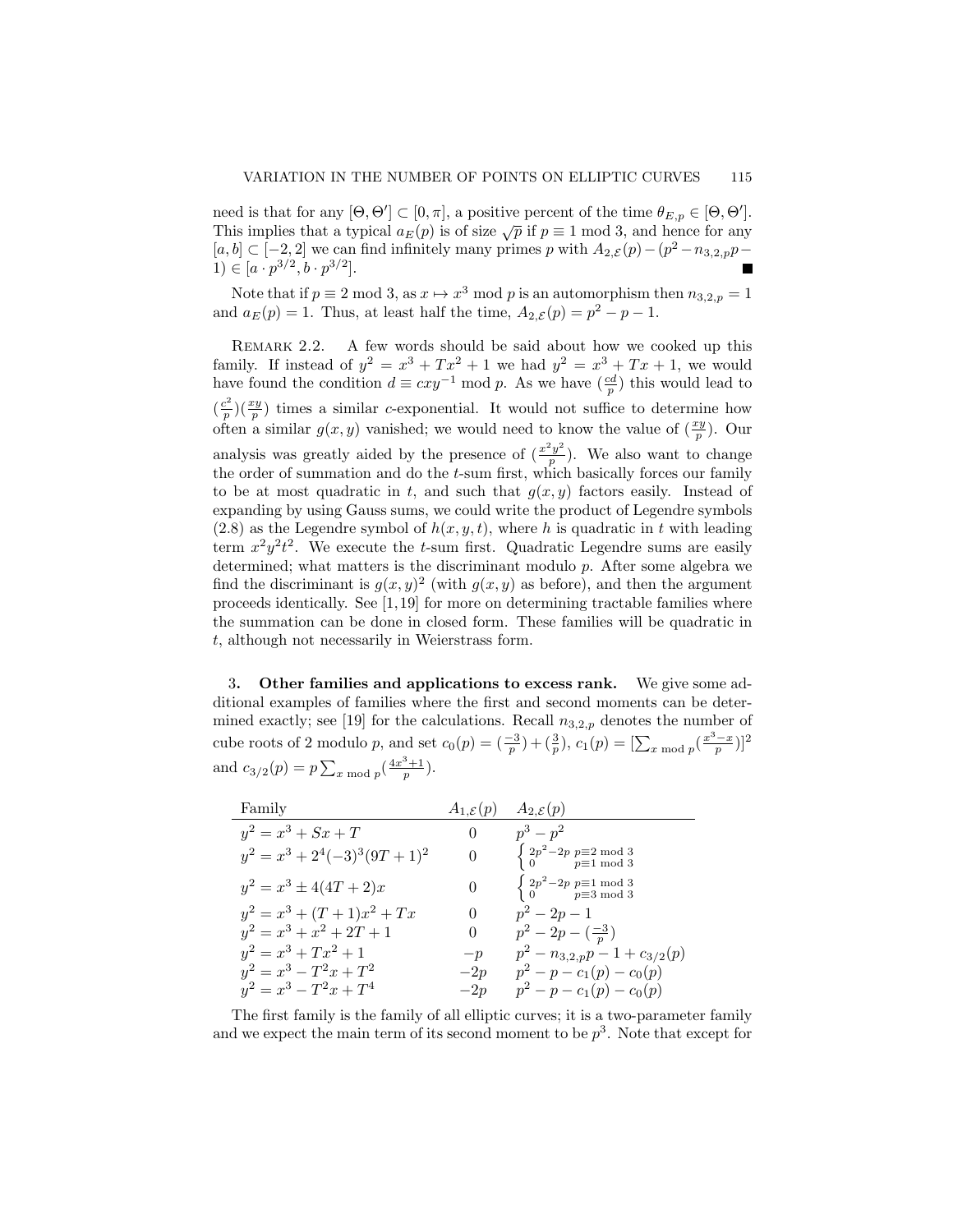our family  $y^2 = x^3 + Tx^2 + 1$ , all the families  $\mathcal{E}$  have  $A_{2,\mathcal{E}}(p) = p^2 - h(p)p + O(1)$ , where  $h(p)$  is non-negative. Further, many of the families have  $h(p) = m_{\mathcal{E}} > 0$ . Note  $c_1(p)$  is the square of the coefficients from an elliptic curve with complex multiplication. It is non-negative and of size p for  $p \not\equiv 3 \mod 4$ , and zero for  $p \equiv 1 \mod 4$  (send  $x \mapsto -x \mod p$  and note  $\left(\frac{-1}{p}\right) = -1$ ). It is somewhat remarkable that all these families have a correction to the main term in Michel's theorem in the same direction, and we analyze the consequence this has on the average rank. For our family which has a  $p^{3/2}$  term, note that on average this term is zero and the p term is negative.

Consider a one-parameter family of elliptic curves  $\mathcal E$  of rank r over  $\mathbb Q(T)$ . With our normalizations, under GRH the non-trivial zeros of  $E_t$  are  $1 + i\gamma_t$ ,  $\gamma_t \in \mathbb{R}$ . We typically study  $t \in [N, 2N]$  with  $N \to \infty$ . Let  $C_t$  be the conductor of the elliptic curve  $E_t$ , and let  $\log R = \frac{1}{N} \sum_{t=N}^{2N} \log C_t$  be the average log-conductor. For many families there is an integer a such that  $\log C_t \sim \log N^a$  for most curves; this is true for the families listed above (see [19] for the calculations). Assuming the Birch and Swinnerton–Dyer conjecture, by Silverman's specialization theorem eventually all curves  $E_t$  have rank at least r, and under natural standard conjectures (see [11]), the signs are equidistributed in a generic family. Typically in studying the ranks of curves in a family, roughly  $30\%$  have rank r and  $20\%$ rank  $r + 2$  while about 48% have rank  $r + 1$  and 2% rank  $r + 3$ . Random matrix theory predicts that in the limit 50% should be rank r and 50% rank  $r + 1$  for an average rank of  $r + \frac{1}{2}$ , markedly different from the observed (approximately)  $r + \frac{1}{2} + .40$ . See [5, 6, 28] for numerical investigations and [2, 7, 10, 18, 26, 30] for theoretical bounds of the average rank.

The excess rank question is whether this disagreement persists or is a result of small data. We expect the rate of convergence for problems such as this to be like the logarithm of the conductors. As the conductors are often at most  $10^{12}$ , it is reasonable to believe the data is misleading (especially as random matrix theory predicts sub-families of higher rank of size  $N^{3/4}$ , and for small N such families are a noticeable percentage; see for example [3, 4, 8, 9, 17, 22, 23, 27, 31], for discussions of random matrix predictions and results from number theory).

For an even Schwartz test function  $\phi$  with supp $(\phi) \subset (-\sigma, \sigma)$ , the 1-level density (which is basically just the sum of the explicit formula for each curve) is defined by

(3.13) 
$$
\frac{1}{N} \sum_{t=N}^{2N} \sum_{\gamma_t} \phi \left( \gamma_t \frac{\log R}{2\pi} \right)
$$

$$
= \widehat{\phi}(0) + \phi(0) - \frac{2}{N} \sum_{t=N}^{2N} \sum_p \frac{\log p}{\log R} \frac{1}{p} \widehat{\phi} \left( \frac{\log p}{\log R} \right) a_t(p)
$$

$$
- \frac{2}{N} \sum_{t=N}^{2N} \sum_p \frac{\log p}{\log R} \frac{1}{p^2} \widehat{\phi} \left( \frac{2\log p}{\log R} \right) a_t(p)^2 + O \left( \frac{\log \log R}{\log R} \right).
$$

If  $\phi$  is non-negative, we obtain a bound for the average rank in the family by re-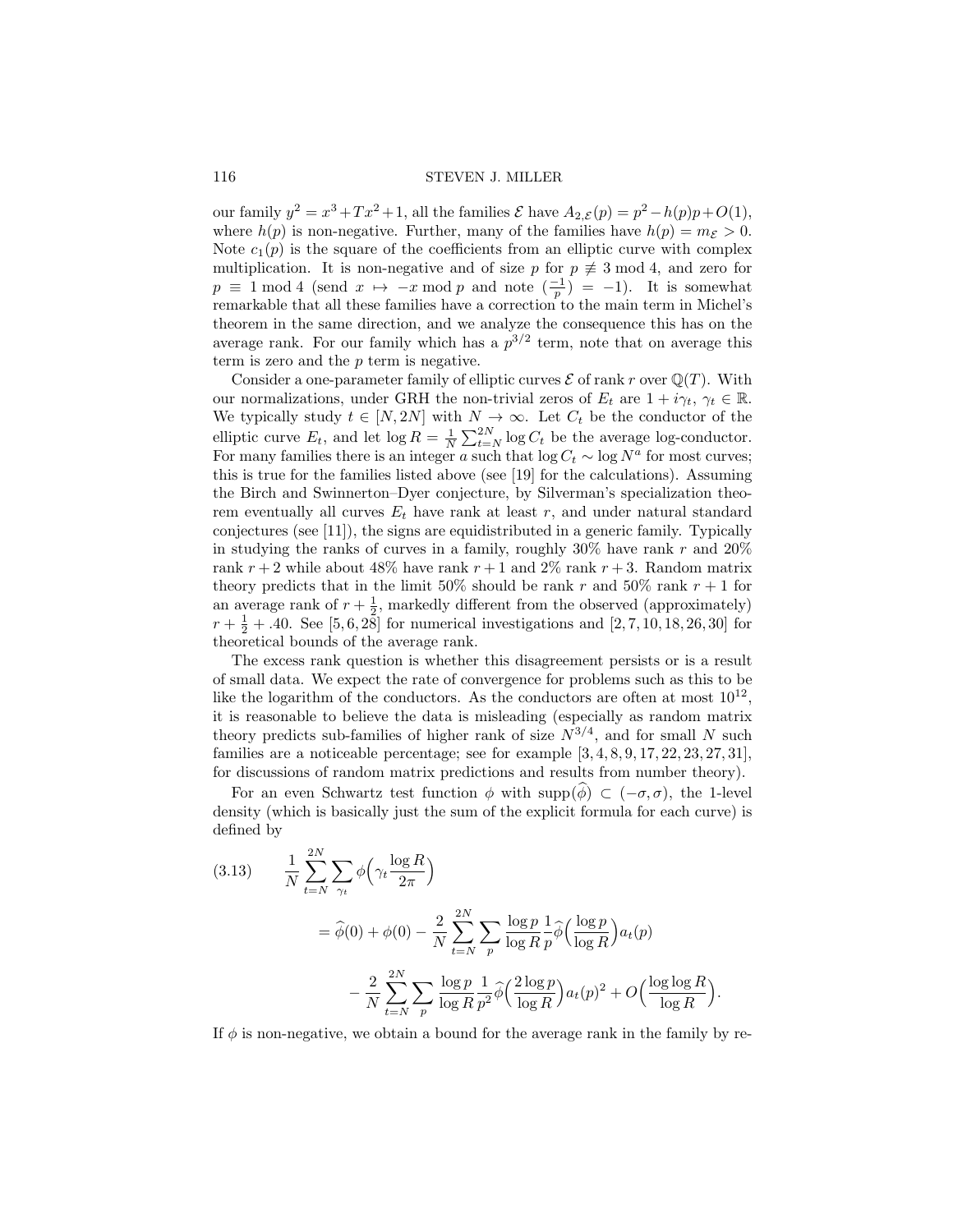stricting the sum to be only over zeros at the central point. The error  $O(\frac{\log \log R}{\log R})$ comes from trivial estimation and ignores probable cancellation, and we expect  $O(\frac{1}{\log R})$  or smaller to be the correct magnitude. For most families  $\log R \sim \log N^a$ for some integer a.

The main term of the first and second moments of the  $a_t(p)$  give  $r\phi(0)$  and  $-\frac{1}{2}\phi(0)$ , respectively, in (3.13). Assume the second moment of  $a_t(p)^2$  is  $p^2$  $m_{\mathcal{E}} p + O(1)$ ,  $m_{\mathcal{E}} > 0$ . We have already handled the contribution from  $p^2$ , and  $-m_{\mathcal{E}} p$  contributes

(3.14) 
$$
S_2 \sim \frac{-2}{N} \sum_p \frac{\log p}{\log R} \widehat{\phi} \left( 2 \frac{\log p}{\log R} \right) \frac{1}{p^2} \frac{N}{p} (-m_{\mathcal{E}} p)
$$

$$
= \frac{2m_{\mathcal{E}}}{\log R} \sum_p \widehat{\phi} \left( 2 \frac{\log p}{\log R} \right) \frac{\log p}{p^2}.
$$

Thus there is a contribution of size  $\frac{1}{\log R}$ . A good choice of test functions (see Appendix A of [16]) is the Fourier pair

(3.15) 
$$
\phi(x) = \frac{\sin^2(2\pi \frac{\sigma}{2}x)}{(2\pi x)^2}, \quad \widehat{\phi}(u) = \begin{cases} \frac{\sigma - |u|}{4} & \text{if } |u| \le \sigma \\ 0 & \text{otherwise.} \end{cases}
$$

Note  $\phi(0) = \frac{\sigma^2}{4}$  $\frac{\sigma^2}{4}, \ \hat{\phi}(0) = \frac{\sigma}{4} = \frac{\phi(0)}{\sigma}$  $\frac{(0)}{\sigma}$ , and evaluating the prime sum in (3.14) gives

(3.16) 
$$
S_2 \sim \left(\frac{.986}{\sigma} - \frac{2.966}{\sigma^2 \log R}\right) \frac{m_{\mathcal{E}}}{\log R} \phi(0).
$$

Let  $r_t$  denote the number of zeros of  $E_t$  at the central point (*i.e.*, the analytic rank). Up to our  $O(\frac{\log \log R}{\log R})$  errors (which we believe are smaller), we have

(3.17) 
$$
\frac{1}{N} \sum_{t=N}^{2N} r_t \phi(0) \le \frac{\phi(0)}{\sigma} + \left(r + \frac{1}{2}\right) \phi(0) + \left(\frac{.986}{\sigma} - \frac{2.966}{\sigma^2 \log R}\right) \frac{m_{\mathcal{E}}}{\log R} \phi(0)
$$
  
Ave  $\text{Rank}_{[N,2N]}(\mathcal{E}) \le \frac{1}{\sigma} + r + \frac{1}{2} + \left(\frac{.986}{\sigma} - \frac{2.966}{\sigma^2 \log R}\right) \frac{m_{\mathcal{E}}}{\log R}.$ 

The Density Conjecture states the 1-level density (in the limit) should hold for all  $\sigma$ . In that case, the lower order terms from the second moment will not contribute to the average rank bound, as their contribution vanishes as  $\sigma \to \infty$ . Of course, the agreement with random matrix theory is a statement about the limit as  $N \to \infty$ ; the correct finite-conductor model is still unknown (though see [21]).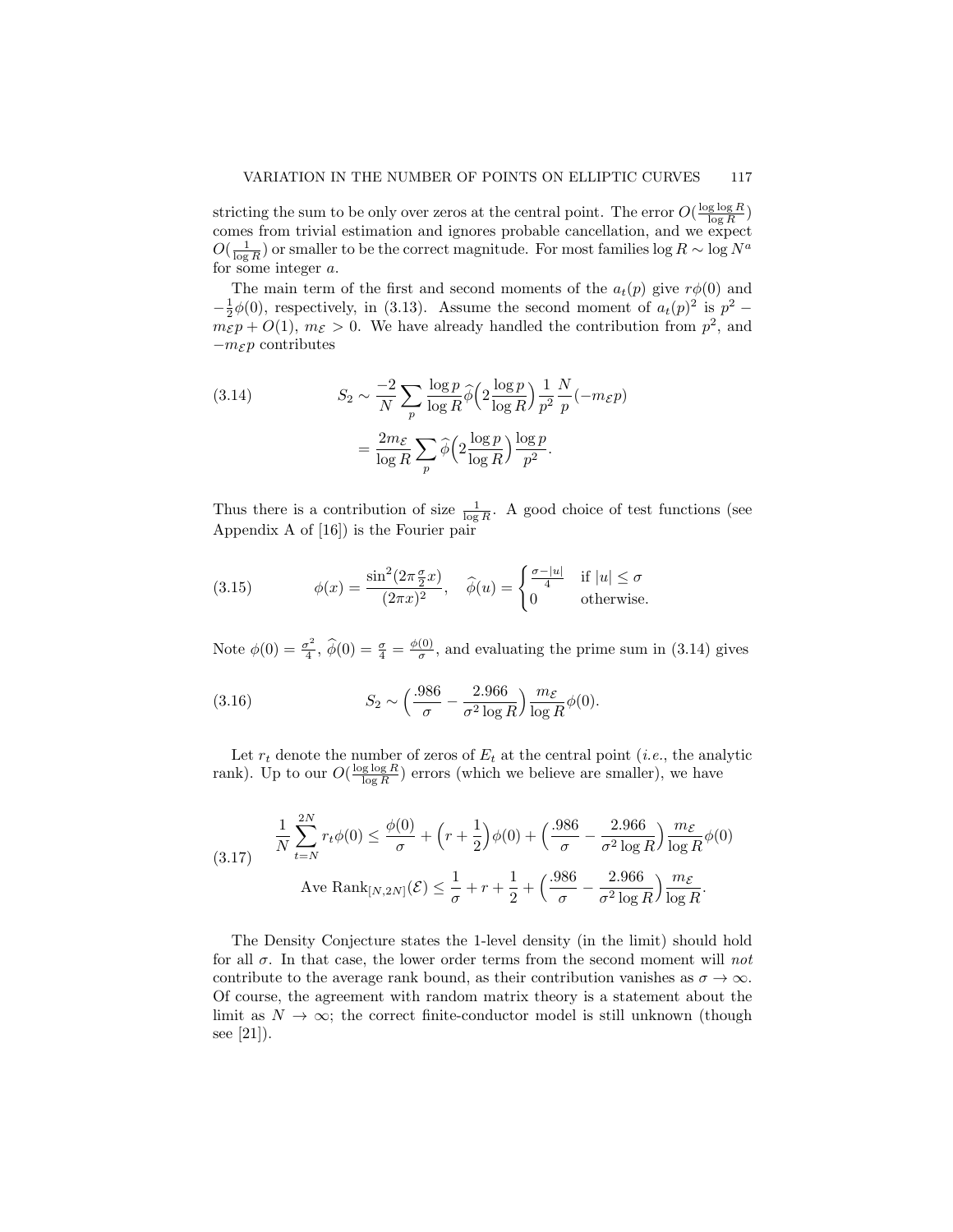Let us examine the boost the  $-m_{\mathcal{E}}p$  term from the second moment gives to the upper bound for the average rank. As remarked, if our 1-level density were true for all  $\sigma$  then there would be no contribution from the correction term to the second sum, nor would the  $\frac{1}{\sigma}$  term contribute, and we would obtain the average rank is bounded by  $r + \frac{1}{2}$ .

Let us assume we know the 1-level density up to  $\sigma = 1$ . (This is well beyond the range of current technology; the best result to date is for the family of all elliptic curves, where Young [30] proved we may take any  $\sigma < \frac{7}{9}$ . Assume  $m_{\mathcal{E}} = 1$ . The  $\frac{1}{\sigma}$  term would contribute 1, the lower correction contributes 03 for conductors of size  $10^{12}$ , and thus the average rank is bounded by  $1+r+\frac{1}{2}+0.03 =$  $r + \frac{1}{2} + 1.03$ . This is significantly higher than Fermigier's observed  $r + \frac{1}{2} + .40$ . If we were able to prove our 1-level density for  $\sigma = 2$ , then the  $\frac{1}{\sigma}$  term would contribute  $\frac{1}{2}$ , and the lower order correction would contribute 0.02 for conductors of size  $10^{12}$ . Thus the average rank would be bounded by  $\frac{1}{2} + r + \frac{1}{2} + .02$  $= r + \frac{1}{2} + .52$ . While the main error contribution is from  $\frac{1}{\sigma}$ , there is still a noticeable effect from the lower order terms in  $A_{2,\mathcal{E}}(p)$ . Moreover, we are now in the ballpark of Fermigier's bound; of course, we were already there without the potential correction term.

It seems hopeless to think about obtaining a 1-level density for any family of elliptic curves with support  $\sigma = 2$  or more. Iwaniec, Luo and Sarnak [16] obtain such large support for families of weight  $k$  cuspidal newforms of square-free level N, but only because of great averaging formulas (the Bessel–Kloosterman expansion in the Petersson formula) available for the family; the corresponding averaging formulas for elliptic curves are much weaker. We use the periodicity of  $a_t(p)$  as a function of t mod p to analyze complete sums of the moments for each prime; however, the error from the incomplete sum is bounded by Hasse and contributes a large error (this problem is avoided in [16] because the Petersson formula gives us sums over a basis of newforms, and there is no incomplete piece to be approximated). The random matrix models for the behavior of the zeros near the central point have been shown to hold as the conductors tend to infinity; in the small conductor ranges investigated, it is not surprising that there is disagreement. While it would be desirable to find a good model for small conductors (similar to Keating and Snaith's [14,15] modeling zeros of  $\zeta(s)$ at height T by  $N \times N$  matrices with  $N = \frac{\log T}{2\pi}$ , we can identify potential family dependent lower order terms in the 1-level density arising from lower order terms in the second moment. For finite conductors these do lead to slightly larger predicted upper bounds for the average rank in a family.

#### **REFERENCES**

[2] A. Brumer, *The average rank of elliptic curves I*. Invent. Math. 109 (1992), 445–472. [3] B. Conrey, J. P. Keating, M. Rubinstein and N. C. Snaith, *On the frequency of vanishing of quadratic twists of modular* L*-functions*. In: Number Theory for the Millenium I, A. K. Peters Ltd., Natick, 2002, 301–315.

<sup>[</sup>1] S. Arms, A. Lozano-Robledo and S. J. Miller, *Constructing Elliptic Curves over* Q(T) *with Moderate Rank*. Preprint.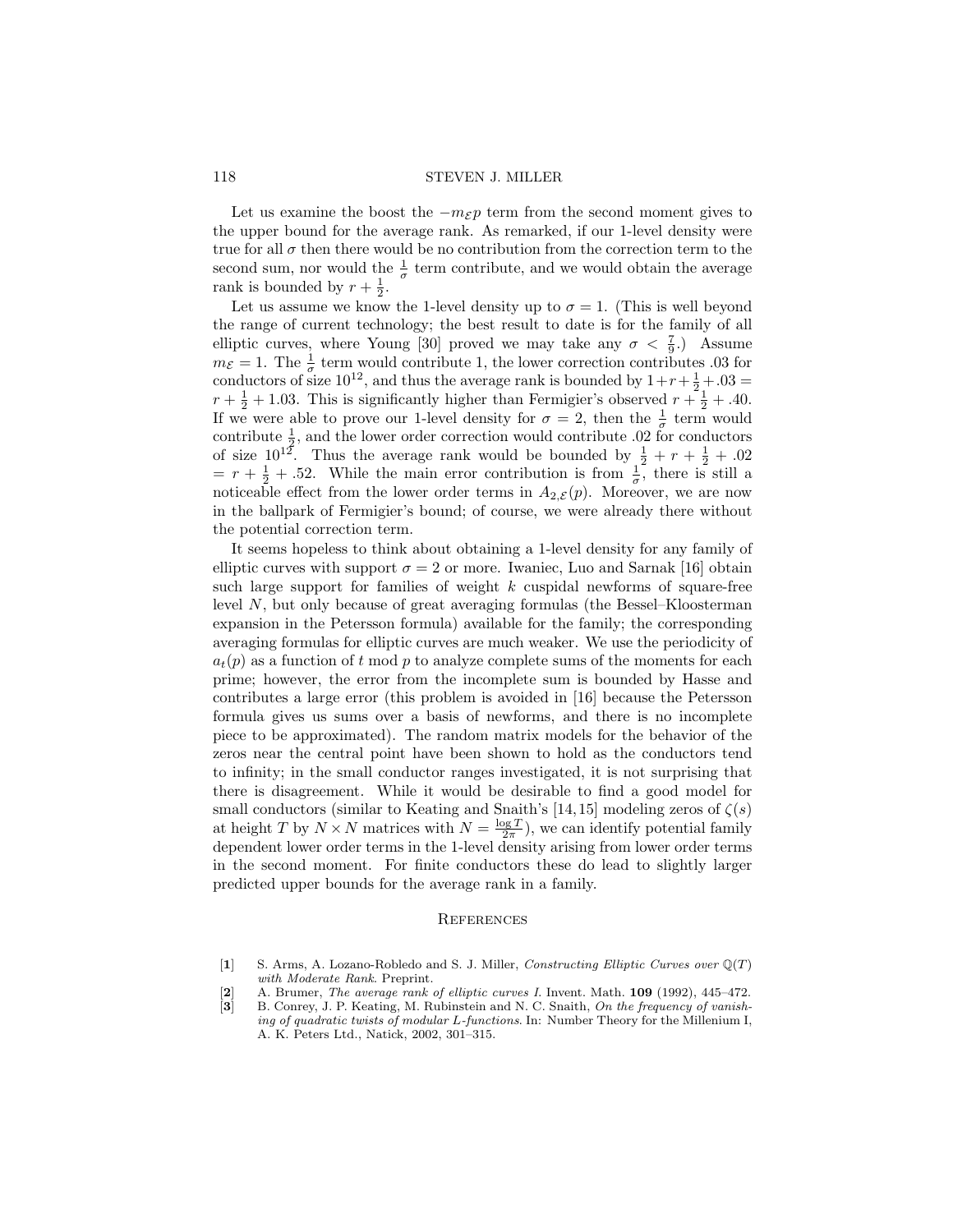- [4] C. David, J. Fearnley and H. Kisilevsky, *On the vanishing of twisted* L*-functions of elliptic curves.* Experiment. Math. 13 (2004), 185–198.
- [5] S. Fermigier, *Z´eros des fonctions* L *de courbes elliptiques.* Experiment. Math. 1 (1992), 167–173.
- [6] , *Etude expérimentale du rang de familles de courbes elliptiques sur* Q. Experiment. Math. 5 (1996), 119–130.
- [7] E. Fouvry and J. Pomykala, *Rang des courbes elliptiques et sommes d'exponentielles*. Monatsh. Math. 116 (1993), 111–125.
- [8] D. Goldfeld, *Conjectures on elliptic curves over quadratic fields.* In: Number Theory (Proc. Conf., Carbondale, 1979), Lecture Notes in Math. 751, Springer-Verlag, 1979, 108–118.
- [9] F. Gouv´ea and B. Mazur, *The square-free sieve and the rank of elliptic curves.* J. Amer. Math. Soc. 4 (1991), 45–65.
- [10] R. Heath-Brown, *The average analytic rank of elliptic curves.* Duke Math. J. 122 (2004), 591–623.
- [11] H. Helfgott, *On the behavior of root numbers in families of elliptic curves.* http://arxiv.org/pdf/math.NT/0408141.
- [12] N. Katz and P. Sarnak, *Random Matrices, Frobenius Eigenvalues and Monodromy.* AMS Colloquium Publications 45, AMS, Providence, 1999.
- [13] , *Zeros of zeta functions and symmetries.* Bull. Amer. Math. Soc. 36 (1999), 1–26.
- [14] J. P. Keating and N. C. Snaith, *Random matrix theory and* L*-functions at* s = 1/2*.* Commun. Math. Phys. 214 (2000), 91–110.
- [15]  $\qquad \qquad$ , *Random matrix theory and*  $\zeta(1/2 + it)$ *.* Commun. Math. Phys. **214** (2000), 57–89.
- [16] H. Iwaniec, W. Luo and P. Sarnak, *Low lying zeros of families of* L*-functions.* Inst. Hautes Études Sci. Publ. Math.  $91$  (2000), 55–131.
- [17] L. Mai, *The analytic rank of a family of elliptic curves.* Canad. J. Math. 45 (1993), 847–862.
- [18] P. Michel, *Rang moyen de familles de courbes elliptiques et lois de Sato–Tate.* Monatsh. Math. 120 (1995), 127–136.
- [19] S. J. Miller, 1 *and* 2*-Level Densities for Families of Elliptic Curves: Evidence for the Underlying Group Symmetries.* Ph.D. thesis, Princeton University, 2002, http://www.math.princeton.edu/∼sjmiller/.
- [20] , 1 *and* 2*-Level Densities for Families of Elliptic Curves: Evidence for the Underlying Group Symmetries*. Compositio Math. 104 (2004), 952–992.
- [21] , *Investigations of Zeros Near the Central Point of Elliptic Curve* L*-Functions.* Experiment. Math., to appear.
- [22] K. Ono, *Nonvanishing of quadratic twists of* L*-functions and applications to elliptic curves*. J. Reine Angew. Math. 533 (2001), 81–97.
- [23] M. Rosen and J. Silverman, *On the rank of an elliptic surface.* Invent. Math. 133 (1998), 43–67.
- [24] K. Rubin and A. Silverberg, *Rank Frequencies for Quadratic Twists of Elliptic Curves.* Experiment. Math. 10 (2001), 559–569.
- [25] J. Silverman, *The Arithmetic of Elliptic Curves.* Graduate Texts in Math. 106, Springer–Verlag, Berlin–New York, 1986.
- [26] , *The average rank of an algebraic family of elliptic curves.* J. Reine Angew. Math. 504 (1998), 227–236.
- [27] C. Stewart and J. Top, *On ranks of twists of elliptic curves and power-free values of binary forms.* J. Amer. Math. Soc. 8 (1995), 943–973.
- [28] M. Watkins, *Rank distribution in a family of cubic twists.* http://arxiv.org/pdf/math.NT/0412427.
- [29] M. Young, *Lower order terms of the* 1*-level density of families of elliptic curves.* Int. Math. Res. Not. 10 (2005), 587–633.